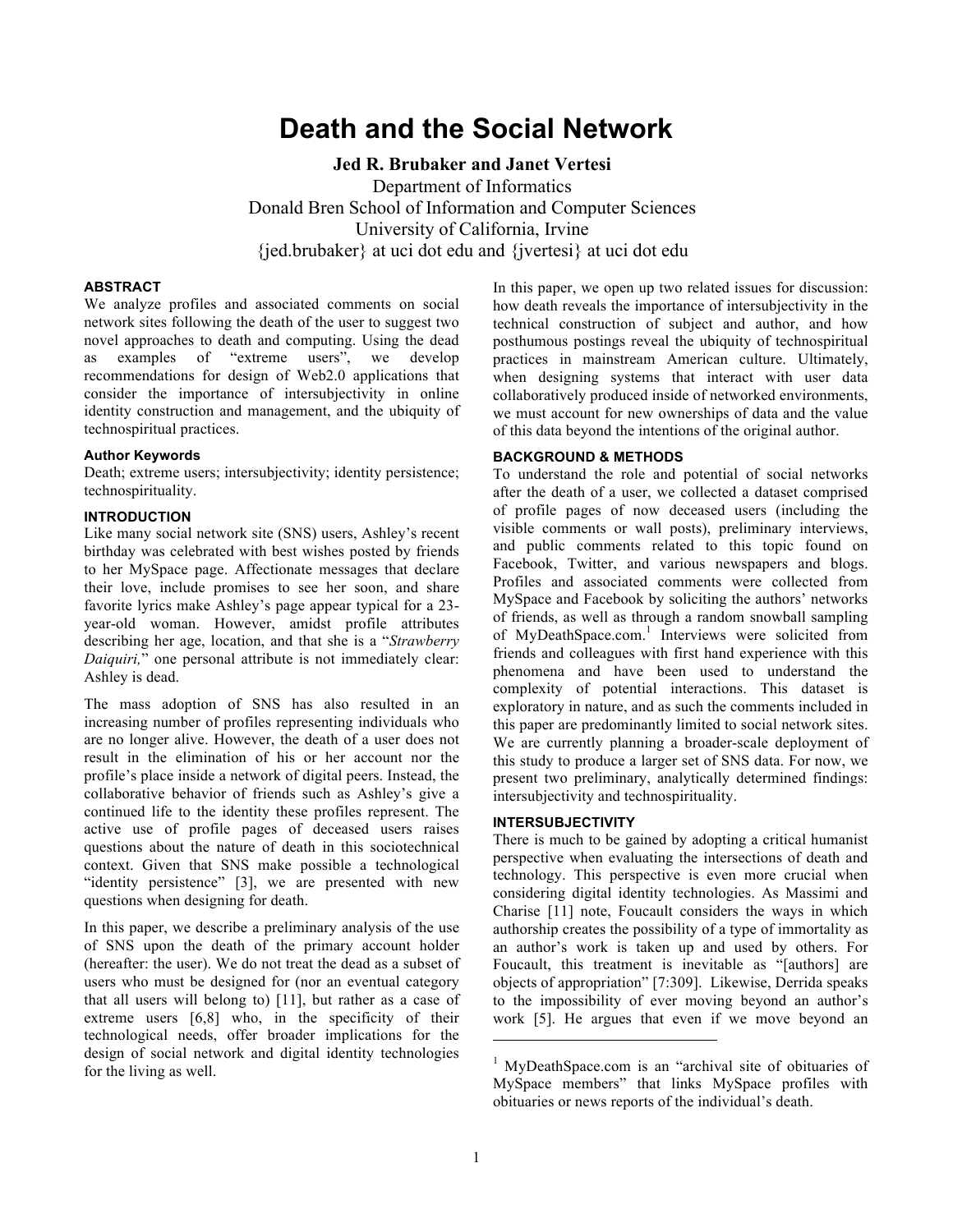author's corpus, his influence will continue, "haunting" the works that have replaced him.

When considering SNS profiles as authored identities, the coconstitutive nature of subjectivity is important. Due to the central role of the reader as appropriator of an author's work, we turn to intersubjectivity as a theoretical concept for investigating death in a SNS context. Originating from Hurssel's work in phenomenology [9], intersubjectivity places an emphasis on shared cognition and addresses "the myth of the isolated mind" [15:7]. Intersubjectivity is particularly useful when considering the collaborative nature of identity; namely, that identity develops as it is performed for others. The importance of this performance can be seen in feminist literature (notably Judith Butler's *Gender Trouble* [4]) and work in narrative psychology on autobiographies asserts that identities are not only socially constructed, but also socially granted [12,14].

The role of subject and author are central in an analysis of death and technology. SNS, however, reveal the complexity of authorship, and the intersubjectivity of users (dead and alive) within these spaces. Upon the user's death, it becomes clear that profiles and identities in SNS are not constructed in isolation. Identities are situated in networks of "friends" who, through their association and/or active contribution to a user's profile, collaboratively construct these intersubjective identities [2]. This is a seemingly obvious point; after all, users join social networks with the explicit purpose of connecting with other users. However, acknowledging the collaborative authorship of these profiles, not to mention the collaborative authorship of the self, is often overlooked when discussing issues such as data ownership, security, and privacy.

The wall posts left by friends on a user's profile or page contribute as much to the individual's identity as the profile attributes that the user chooses and displays. Although this is a continuously occurring process, it becomes particularly apparent after the user has died. Friends who continue to post to these profiles reinforce the deceased user's place in a social network while gradually adding identity content to this persistent space. Moreover, posts across time resituate the profile in an ever-evolving social network.

Take Andrea, for example, who over the four years since one of her friends died often returns to this friend's profile page to post updates on her life. What starts with posts of mourning and loss gives way to new love, an engagement, and eventually a wedding: "*I can't help but think back to when we were kids. You're supposed to be one of my bridesmaids. Me, you, jessica, and dana are supposed to sit up all night the night before and talk and giggle*." Posts like these not only intersubjectively construct identity, but also situate users in the present through reflections on the past.

SNS also serve as social archives. Zieke, who died of cancer earlier this year, is routinely informed that friends have tagged him in the photos they upload. As SNS such as Facebook increasingly serve as universal directories [3],

SNS act as social directories as well. The continued involvement of dead users in the social practices of the living suggests their importance inside of social networks and contexts that still exist.

Many of the profiles we collected showed evidence of being modified and/or maintained. The technical capacity for intersubjective authorship on SNS also makes the profiles of dead users vulnerable to SPAM and other undesired content. Although a third-party user sometimes chooses to remove the account of a user after death, some accounts take on new life when a third-party (in our data, typically a family member or spouse) takes control of the account. It is common for a third-party to augment the profile, typically adding details about the death or funeral arrangements to the "*About Me*" section or the profile's comments section. In one Facebook-based scenario, we observed the father of young woman login to her account and post logistical information about the upcoming funeral to her wall. This initiated a handful of conversations between members of this woman's social network and her father in which condolences were offered and memories were shared. It is clear from the wall posts that the father had not anticipated these interactions or the "*little view of a portion of [my daughter's] life and the many wonderful friends she has*."

These additions are usually added soon after the user has died, however, there is evidence that third-parties continue to use the system even years later. Most obvious is the removal of SPAM or content otherwise deemed objectionable from the profile's comments or wall. However, on one MySpace profile, the remaining comments suggest that profile modifications extended to the removal of a subset of friends. Although it is difficult to see why modifications are made, the visible grooming of the virtual tombstone reveals a type of identity-maintenance in which third parties continue in the persistence of particular identities for the dead, extending to the management of the user's network of friends.

## **DEATH AND TECHNOSPIRITUALITY**

Post-mortem wall-posting persisted beyond the initial period of shock and dismay at the loss of a friend and the planning of memorial services. We observed many friends who returned again and again to their dead friend's MySpace or Facebook profile for several years after their loss. These posts reveal a commitment to persisting the experience of the user, and the use of the Internet, among other media, to connect with them. Such posts often clustered around calendar events, wherein posters expressed sadness that users are not present to celebrate birthdays, graduations, or holidays together with their living friends. For example, following their high school class's graduation, one friend wrote: "*I really wish you were here to go through graduation with us.*"

However, posts commonly end with an assertion that the user was, in fact, there, participating, or watching. As many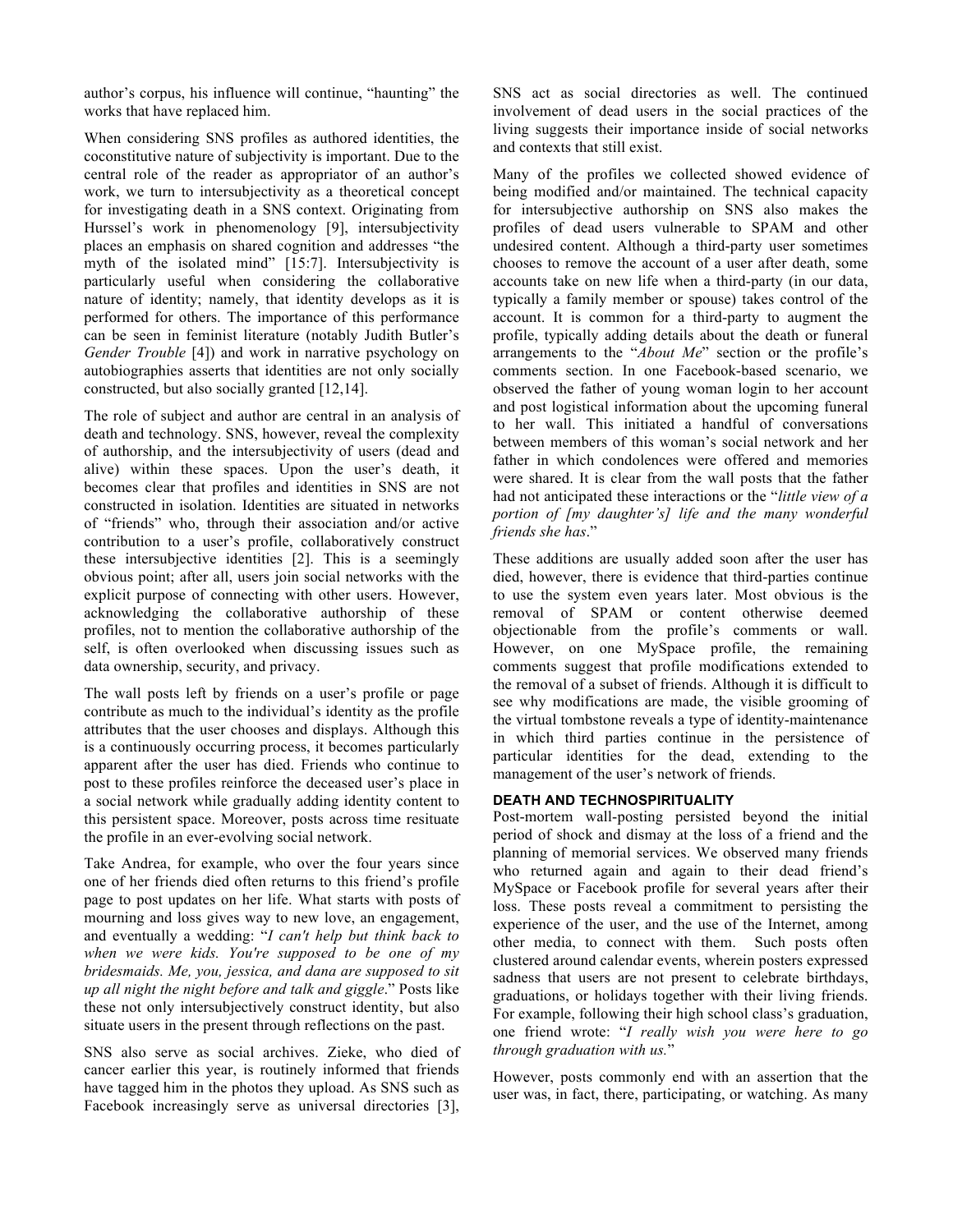friends comment, "*Wish you were here, but I know you're in heaven watching…"* Others affirm, "*even though you are not here physically, you are with us all in spirit…"* Just because users are dead does not mean that they are not watching, or even sometimes joining in the fun or sharing the joke. Before graduation, one friend wrote, "*i wish you could be at your graduation recieving [sic] your diploma tomoro night :/ but I know you will be looking down at us*." After a family thanksgiving dinner, another friend wrote to her dead sister, "*Did you see when Aaron pulled away from Grandma when she tried to kiss him?"* Such a post places the user present in the center of the action, continuously and spiritually involved in the lives of their friends.

These posts display a symmetry wherein the dead are assumed to still be active "in heaven" and continuing to amass experiences. Postings appear regularly on the comment sections of dead users' pages checking in to relay a recent story or a laugh, asking "*hope ur well up there*" or asserting "*I kno ur livin it up up there!!!"* Users are characterized as "*having a grand time, even though we're celebrating [your birthday] in different places from now on.*" Friends continue to wish each other happy holidays ("*I hope you had a great Christmas in the heavens*"); one observed posting even checked in post-Christmas with the following: "*How was your Christmas? Mine was ok … got clothes and stuff what about you?? I'm going to see you tomorrow! Did u get my text message?"* Such a post is fairly standard in the daily interactions of teenaged users, although in this case, "*I'm going to see you tomorrow*" refers to a cemetery visit.

The use of tokens to associate with dead loved ones is common to many cultures: however, what is of especial interest here is how such comments express religious convictions both through the use of technology and in how they are used as opportunities to communicate with the persistent, active, dead. The use of the Facebook wall or the MySpace comments section becomes critical to maintaining strong friendships with the dead that persist after their loss "*down here"* but which will continue in future. Friends comment, "*I promise not to let another year go by before I get in touch again*" and exclaim, "*I know one day we'll associate with eachother [sic] again!*" Users demonstrate their continued conversation with the dead on many registers: one posted on Facebook "*I introduced [my girlfriend] to you through your memorial service picture that I have always kept in my room…*" Many online messages are laden with the religious beliefs of the User and the friends, sometimes articulated and sometimes unsaid. For example, "*I'LL SEE YOU WHEN CHRIST DECIDES FOR US TO MEET AGAIN…"* and "*See you when I get to heven* [sic]" express the specific commitment to the Christian afterlife wherein believers will be reunited. Following Bell [1], we characterize such activities as "technospiritual practices."

The "technospiritual" has received much recent attention in HCI. Qualitative studies have shown how faith-based communities use or resist Internet technologies for communication with their laity, how users maintain a variety of practices to maintain the godliness of their devices, or how devices are used to assist in time- and location-sensitive activities such as daily calls to prayer or Sabbath [1,17,18,19,20,21]. The use of SNS to continuously communicate with a user in the afterlife and engage in posthumous profile management can be framed as another example of "technospiritual" practice. This framing points to a continued historical trajectory that interweaves physical and metaphysical phenomena in the course of everyday spiritual practices. Invisible media such as electricity, magnetism, and the ether were all formerly enrolled in explanations of paranormal activity and posthumous communication, and even featured in movements such as Victorian spiritualism and popular use of the Ouija board at the turn of the twentieth century [13,16]. As contemporary designers, we often underplay the "ethereality" of the "Ethernet", but this quality may be central to users' experiences, explanations, and emergent interactions with such intangible media.

## **DISCUSSION AND IMPLICATIONS**

Although a brief overview, this study of SNS profiles that remain active after the user dies offers three design implications to the human-computer interaction community. First, the emphasis on intersubjectivity exposes the importance of third-party user interaction features as constitutive of the primary user's identity his or herself. The activity of the SNS page despite the loss of the user draws attention to the user's location as embedded within an active and evolving community. Although especially visible after death, this is no less true when the user is alive. The critical humanist approach allows us to see the centrality of death relative to human experience by complicating understandings of the self as individually-produced and managed. Identities are not only socially constructed: they are socially granted. Thus ownership and identity extend beyond the authoring user. We therefore see the user and their data as contingent on the network in which they both exist. Should we cease to think of Web2.0 sites as primarily "personal publishing tools" or profiles as entirely usercontrolled, and instead focus on seemingly-secondary aspects such as the wall or the comments section as rich platforms for engagement in the situated co-construction of identity, then an entirely new space for design intervention and opportunity will open.

Second, the everyday practice of writing to a dead friend through their SNS profile shows that technospirituality is not something that simply happens "out there." Prior studies of religion and technology have often located "technospiritual" practices as something that happens "out there" among extreme user groups: in South America, in Africa, or in South-East Asia [1,18]– or even in extreme faith-based communities in the United States [17,21]. Consistent with the postcolonial turn in Human-Computer Interaction [10], we believe that such practices are not